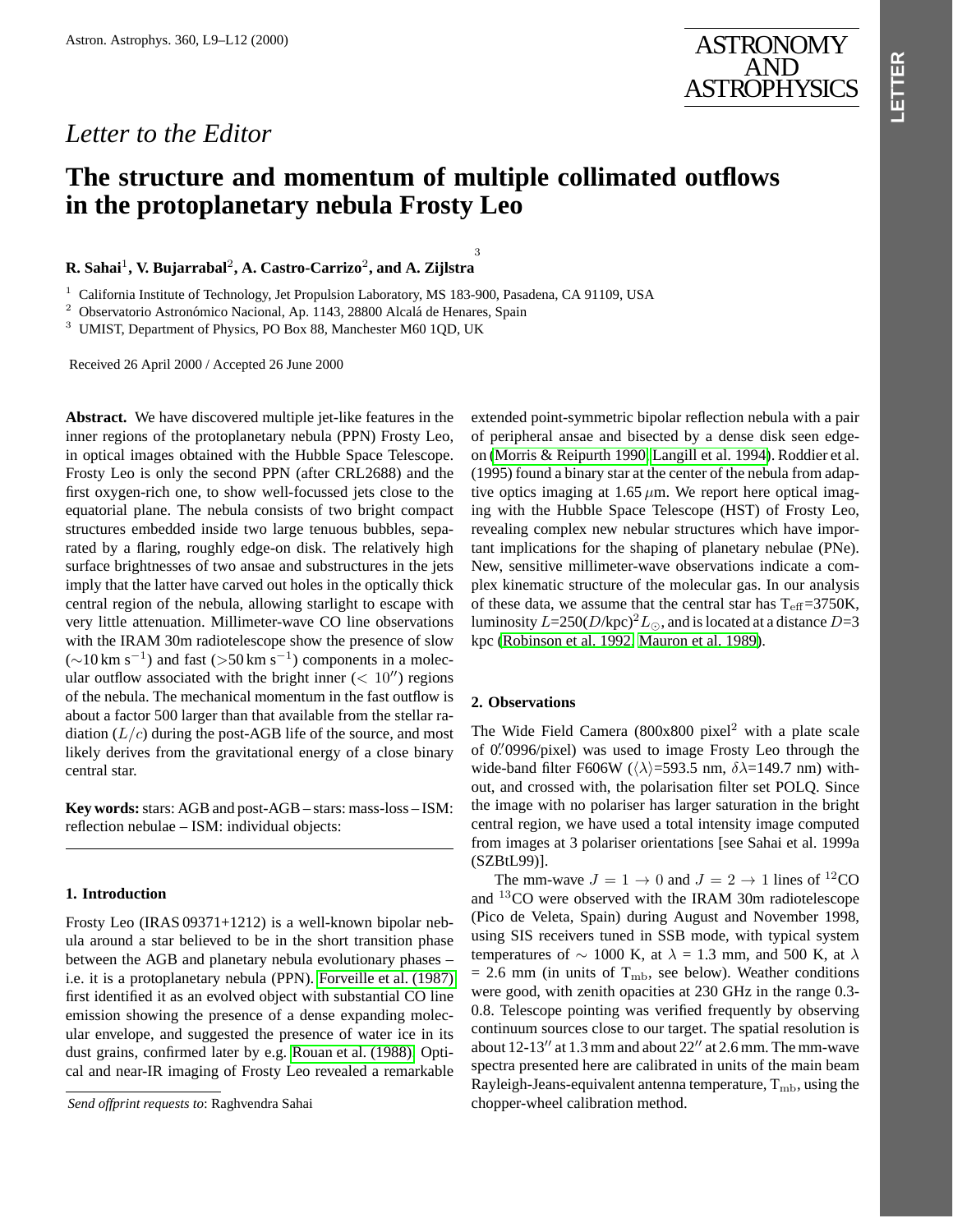**LETTER**ETTER



**Fig. 1.** Optical  $(0.6\mu m)$  image (reverse grey-scale image, log stretch) of the Frosty Leo nebula computed from 3 WFPC2/HST images taken through the wide-band F606W/POLQ filter/polariser. Inset shows expanded view of the nebular center. Dashed lines indicate artifacts due to the telescope optics

#### **3. Results**

### *3.1. Optical morphology*

The F606W image of Frosty Leo (Figs. 1 & 2) shows the previously known, extended bipolar nebula in scattered light. Two large lobes ( $L_N$  and  $L_S$ ) of radial extent 13". S separated by a relatively dark waist can be seen. The lobes are significantly limb-brightened, indicating that they are *optically-thin* bubblelike structures with relatively dense walls and a tenuous interior. The bright ansae,  $A_N$  and  $A_S$ , seen at the tips of these lobes, appear knotty, and their shapes follow the curvature of the periphery of the lobes.  $L_N$  has a higher surface brightness than  $L_S$ by a factor which decreases from about 4 at a radial offset of  $6<sup>′</sup>$ to 1.5 at the tips (i.e. in the ansae).

The complex inner region of Frosty Leo has several distinctive geometrical features. Two bright blobs ( $B_N \& B_S$ , saturated in image), lie north and south of a narrow waist with a *flaring* disk-like structure, although it departs significantly from a smooth, symmetrical geometry  $-$  e.g. the W side of the waist is significantly narrower than the E side. A bright point-like source, S, presumably the central star, is located in the waist at the center of the nebula, and additional compact knots appear



**Fig. 2.** A false-color image generated by processing the image in Fig. 1 in order to emphasize sharp structures. The processed image,  $Im_P =$  $Im_O/(Im_O + 0.04Im_S)$ , where  $Im_O$  is the original image, and  $Im_S$ is obtained by smoothing  $Im<sub>O</sub>$ . Inset shows expanded view of jets J1 and J3

attached to the inner edge of blob  $B<sub>S</sub>$  (inset, Fig. 1). The binary found by Roddier et al. (1995) at the center of the nebula has a separation of 0.<sup>"</sup> 18, and would therefore not be well resolved in our 0. 0996 resolution HST images. However, the identical spectral type of both binary members is cause for concern that one of these may be due to light scattered off a dust condensation or an artifact of the adaptive optics technique.

Three radial jet-like structures, J1,J2, and J3, emanate from blob  $B<sub>S</sub>$ . The brightest of these, J1, shows three substructures – a very bright tip, and two bright limb-brightened lobes. J2 is similar in overall shape and size to J1, but its substructure is less well defined. J3 consists of a chain of knots lying on the periphery of an elongated structure, roughly similar in size to J1 and J2, but with a less sharply tapered shape. Faint counterparts to J1 and J2 are marginally visible on the northern side of the nebula (labelled J1', J2'); their faintness is probably due to their location on the far-side of the nebula resulting in significant attenuation by intervening nebular dust. The collimated structures J1, J2, J3, J1' and J2' probably signify the presence of low-latitude jets. The substructures in J1 and J3 seem to show a sequence of shock fronts, that are most likely due to temporal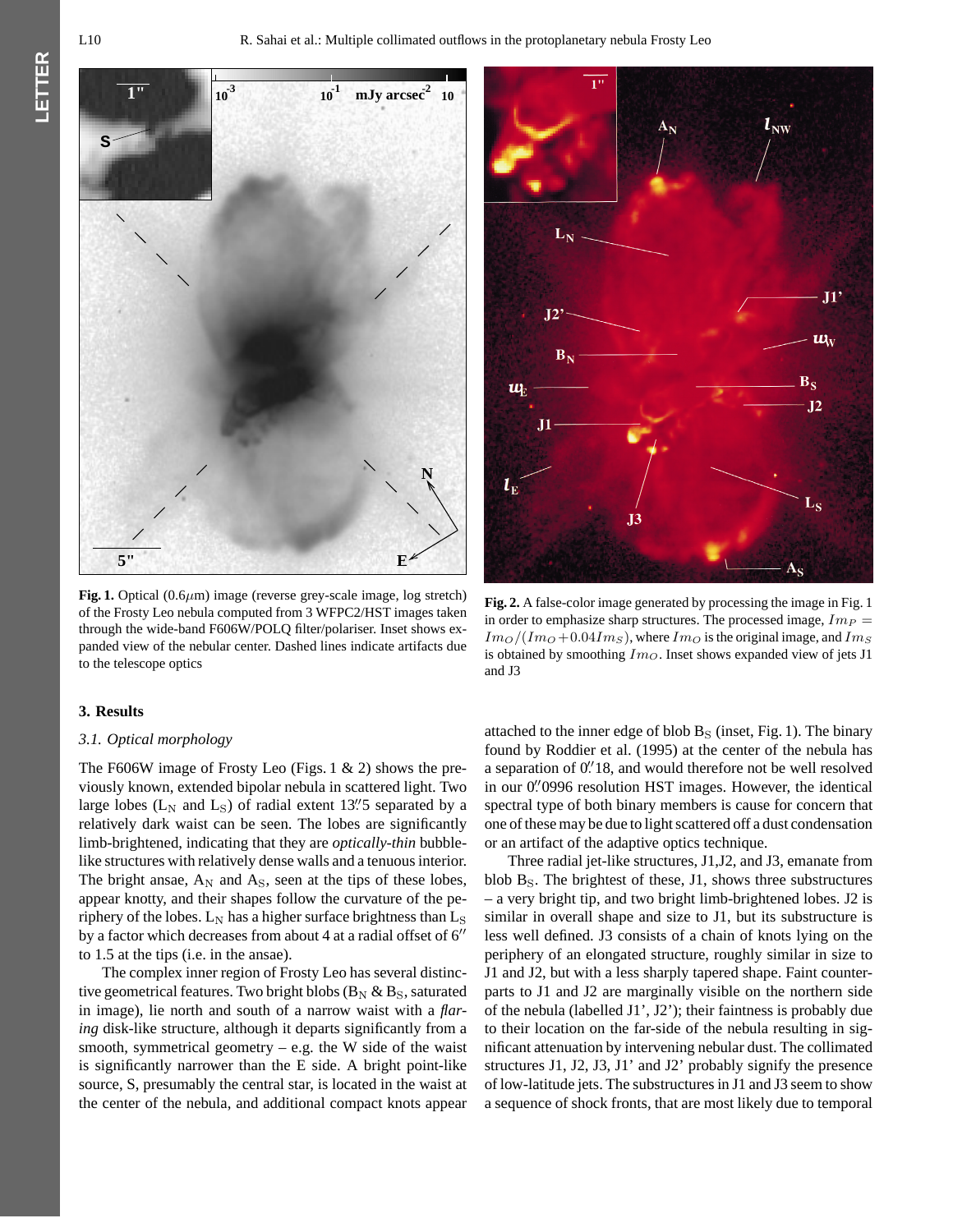variations in the momentum flux of these jets. Two protrusions  $(w<sub>E</sub>$  and  $w<sub>W</sub>$ ) appear at the periphery of the waist, and additional faint lobes  $(l_{\text{NW}}$  and  $l_{\text{E}}$ ) extend to the NW and E.

The bipolar nebula is surrounded by a faint, roughly round halo (Langill et al. 1994). Averaging the radial intensity over large (20◦-35◦) angular wedges with their apex at the center, we can trace the halo out to  $r \approx 23$ ", where it becomes limited by background sky noise. The halo intensity, S, is well-fit by a power-law (S  $\propto r^{-\alpha}$ ), with  $\alpha \sim 3.9$ -4.1, significantly different from the value (3) expected for scattered light in a spherical envelope characterised by (i) a constant expansion velocity and (ii) a constant mass-loss rate,  $\dot{M}$ . Therefore, either (i) and/or (ii) above are not true (e.g. due to an increase in  $\dot{M}$  over the last 30,000 yrs), or the halo density distribution has been modified by strong shock interactions.

The ansae have peak intensities,  $S_{0.6\mu\text{m}}$ =0.27 (A<sub>N</sub>) & 0.18 (AS) mJy arcsec−<sup>2</sup>, comparable to the *maximum* possible intensity of scattered light at an offset  $\phi=13\rlap{.}^{\prime\prime}1$  from the central star [given by  $S_{\text{max}}=F_{0.6\mu\text{m}}/(4\pi\phi^2)=0.32$  mJy arcsec<sup>-2</sup>, where  $F_{0.6\mu\text{m}}$ =0.69 mJy is the stellar flux density at 0.6 $\mu$ m]. Similarly, the two bright knots near the tip of jet J1 have peak intensities of 0.8 & 1.5 mJy arcsec−<sup>2</sup>, which are only a factor 1.4-1.8 less than the theoretical maximum. Since the central region (radius  $\leq 4''$ ) is quite optically thick even at  $1 \mu$ m (Robinson et al. 1992), we conclude that the jets which have produced the ansae and J1, have carved out holes in this region, allowing the starlight to escape with very little attenuation. Line-emission from e.g. shocked gas, is not likely to be responsible for the excess brightness because (i) Morris & Reipurth (1990) found no line-emission from the ansae, and (ii) we compute similar excesses in the brightness of the ansae in the V and I-band images obtained by Langill et al. (1994).

#### *3.2. Millimeter-wave emission*

The observed CO spectra, with linear baselines subtracted are shown in Fig. 3. The resolution is 2.7 (1.5) km s<sup>-1</sup> for the 3 (1) mm lines. Small maps of the CO  $J = 2 \rightarrow 1$  emission show that its angular extent is only marginally larger than the  $12-13$ <sup>"</sup> telescope beam, and we estimate that the full size at half maximum of the intrinsic CO  $J = 2 \rightarrow 1$  brightness distribution is smaller than 10", probably  $\sim$  5". The CO spectra show a narrow central component centered at  $V_{LSR} = -11 \text{ km s}^{-1}$ , with a width of  $\sim$ 20 km s<sup>-1</sup>. We assume that this strong feature comes from a compact, spherical component, expanding at ∼10 km s<sup>-1</sup>, although it may have a flattened disk-like geometry, as found in other PPNe from direct observations (e.g. Bujarrabal et al. 1998, Sánchez Contreras et al. 1997). This component probably represents the remnant of the AGB envelope that has not been significantly accelerated by interaction with a fast post-AGB wind. We find intense wings at both sides of this spectral c[omponent; comparis](#page-3-0)on with other PPNe leads us to believe that the wing emission probably arises from material in the nebular lobes expanding parallel to the long axis of the nebula. Assuming an inclination of the nebular axis to the sky plane,  $\theta_i=15^\circ$  (Roddier et al. 1995), the maximum deprojected

 $12$  co  $(2-1)$  $13$ co (2-1)  $(K)$  $\overline{1}$  $x<sub>2</sub>$  $0.5$  $\Omega$  $0.4$  $12^{\circ}$ CO (1-0)  $13$ <sub>CO</sub>  $(1-0)$  $0.3$  $x<sub>2</sub>$  $0.2$  $0.1$  $\mathbf 0$  $-100$  $-50$  $\mathbf{o}$ 50  $-100$  $-50$  $\mathbf{o}$ 50  $V_{LSR}$  (km/s)

**Fig. 3.** CO lines observed in Frosty Leo

expansion velocity of the lobes is  $v_{\text{axis}} \sim 190 \text{ km s}^{-1}$ , where  $v_{\text{axis}} = v/\sin\theta_i$ , and  $v \sim 50 \text{ km s}^{-1}$ .

The intensity ratio  ${}^{12}CO/{}^{13}CO$  for both transitions shows that the <sup>13</sup>CO transitions are optically thin (optical depth  $<$  0.5), assuming a similar rotational excitation temperature  $(T_{ex})$  for both species. The mass, momentum and energy of the material emitting in each velocity channel can then be obtained from the  $13$ CO line profiles, taking into account that the source is unresolved (Bujarrabal et al. 1997, 2000).  $T_{\text{mb}}$  is given for every frequency by

$$
T_{\rm mb} \Omega_{\rm mb} = (J(T_{\rm ex}) - J(T_{\rm bg})) \int k_{\nu} \, \mathrm{d}l \, A / D^2,
$$

where  $\Omega_{\rm mb}$  is the main-beam solid angle,  $J(T) = \frac{h\nu/k}{e^{h\nu/kT}-1}$ ,  $k<sub>\nu</sub>$  is the absorption coefficient, dl is the length increment along the line of sight, and  $A$  and  $D$  are, respectively, the projected area of, and distance to, the source. This equation implies that  $T_{\rm mb} \propto M_v$ , where  $M_v$  is the mass moving at velocity v in the line of sight. The total mass of a kinematic component comes from integrating  $M_v$  over the appropriate velocity range.

For the spherical component expanding with constant  $v_{\text{exp}}$ (∼10 km s<sup>-1</sup>), we get the "momentum"  $P_c = M_c v_{\text{exp}}$  and the energy  $E_c = M_c v_{\text{exp}}^2/2$ , where  $M_c \propto \int T_{\text{mb}} \, d\hat{v}$  and the integral extends over the central spectral component's velocity range. For the fast component, each mass element  $M_v$ is assumed to be in axial expansion with  $v_{\text{axis}}$  ( $\propto v$ ); hence  $P_v \propto T_{\rm mb} v_{\rm axis}$  and  $E_v \propto T_{\rm mb} v_{\rm axis}^2/2$ , for every channel in the line wings (i.e. for every parcel of gas at high velocity). The scalar addition of all these momenta and energies gives the total *scalar momentum*,  $P_{\text{tot}}$ , and the energy,  $E_{\text{tot}}$ , of the fast outflow.

In our calculations we have used the  ${}^{13}CO$  J=1-0 data, since for this line the optical depth is lowest and  $\Omega_{\rm mb}$  is the largest (ensuring that the source is unresolved). We have assumed a <sup>13</sup>CO/H<sub>2</sub> abundance ratio of  $4 \times 10^{-5}$  (Bujarrabal et al. 1997, Sánchez Contreras et al. 1997) and a distance of  $3 kpc$  (see §1). The excitation temperature,  $T_{ex}$  is taken to be 10 K similar to that found in well studied PPNe, and consistent with the intensity ratio of the optically-thin <sup>13</sup>CO transitions. In addition, if we reasonably assume that the  $^{12}$ CO lines are optically thick in the peak of the profile and that the source size is  $5$ <sup>"</sup>, then